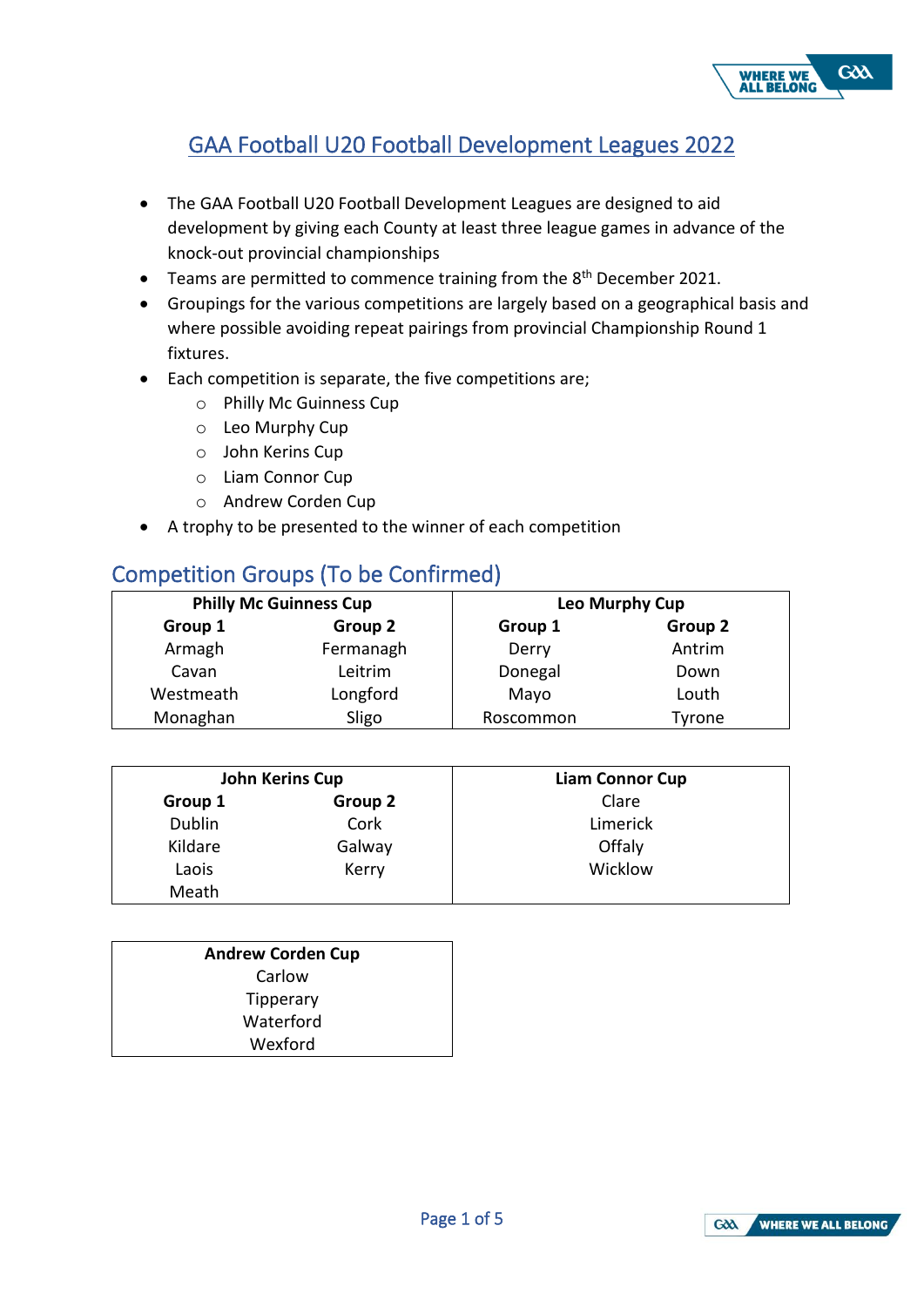

## Competition Format

## **Philly Mc Guinness, Leo Murphy & John Kerins Cups**

- Two Groups of four teams in each competition, exception John Kerins Cup Group 2, will only have three teams, but a playoff game will be provided to give the teams involved three games
- Each group will play three ordinary rounds
- Top team in each group will qualify for their respective final
- Round robin games to be played home & away basis
- Final to be played at a venue nominated by the committee in-charge
- Play off game in the John Kerins Cup Group 2, will be played at the home venue of the 2<sup>nd</sup> placed team in the group
- Connacht Council will be responsibility for logistic arrangement for the Philly Mc Guinness Cup Group 1 & 2
- Ulster Council will be responsibility for logistic arrangement for the Leo Murphy Cup Group 1 & 2.
- Leinster Council will be responsibility for logistic arrangement for the John Kerins Cup Group 1
- Munster Council will be responsibility for logistic arrangement for the John Kerins Cup Group 2

## **Liam Connor & Andrew Corden Cup**

- One Group of four teams in each competition
- Each team will play three ordinary rounds of league
- Top two teams will qualify for their respective final
- Round robin games to be played home & away basis
- First placed team in the group will have home venue in the final
- Leinster Council will be responsibility for logistic arrangement for the Andrew Carden **Cup**
- Munster Council will be responsibility for logistic arrangement for the Liam Connor Cup

## Fixture Schedule

#### Scheduling

**Round 1 – Saturday 19th February 2022 Round 2 – Saturday 26th February 2022 Round 3 – Saturday 5 th March 2022 Final – Saturday 12th March 2022**

**Note:** Date changes will be facilitated where possible once there is an agreement between the two Counties.

#### **Fixtures**

The first team listed below has home venue.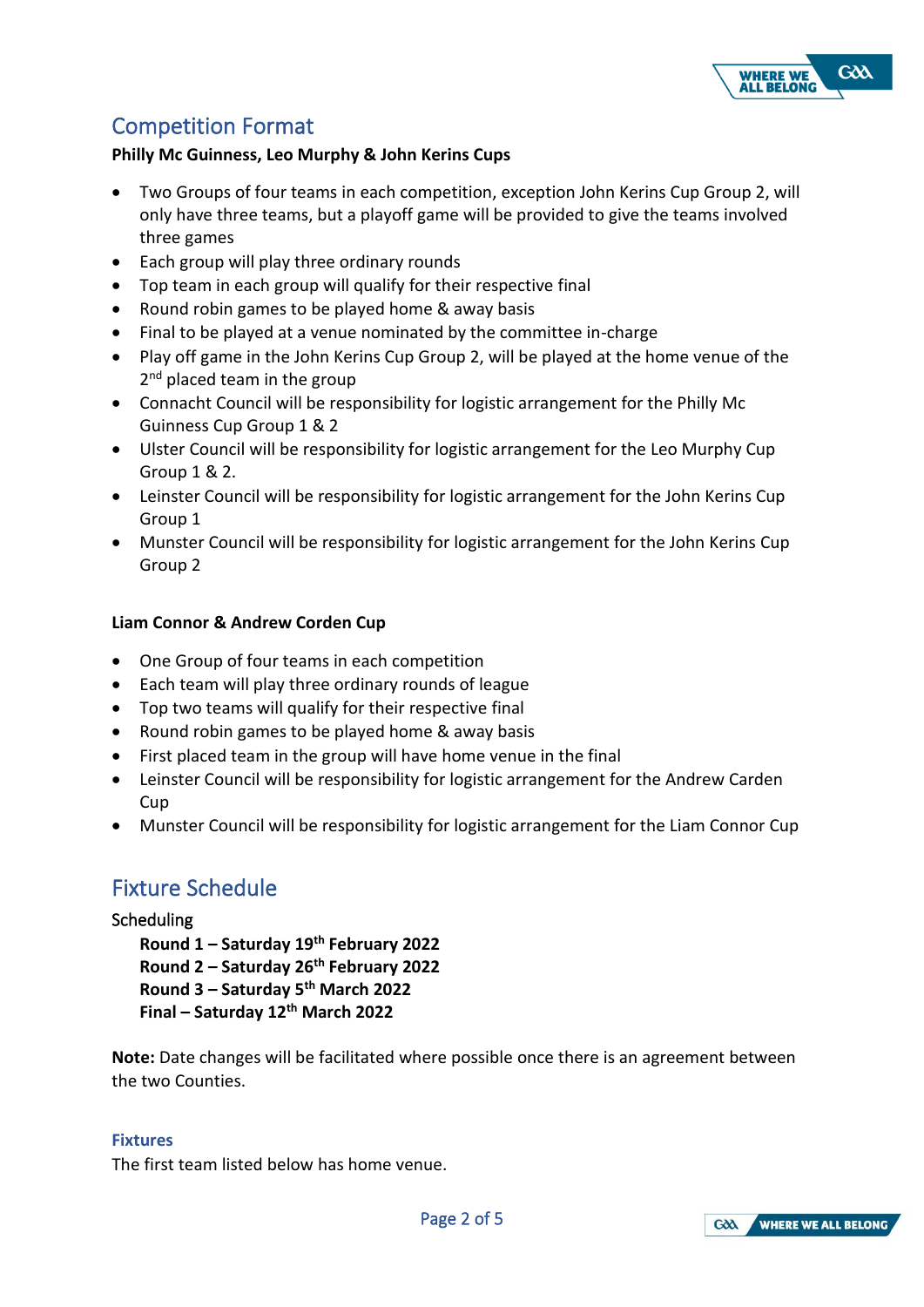

### **Philly Mc Guinness Cup**

**Round 1 – Saturday 19th February 2022 Group 1**  Westmeath Monaghan Cavan v Armagh **Group 2**  Leitrim v Fermanagh Sligo v Longford

# **Round 2 – Saturday 26th February 2022**

**Group 1**  Monaghan v Cavan Armagh v Westmeath **Group 2**  Fermanagh v Sligo Longford v Leitrim

## **Round 3 – Saturday 5 th March 2022 Group 1**  Cavan v Westmeath Monaghan v Armagh **Group 2**  Sligo v Leitrim Fermanagh v Longford

## **Final – Saturday 12th March 2022**

1<sup>st</sup> Placed Team Group 1 v 1<sup>st</sup> Placed Team Group 2

#### **Leo Murphy Cup**

**Round 1 – Saturday 19th February 2022 Group 1**  Mayo v Roscommon Donegal v Derry **Group 2**  Antrim v Tyrone Louth v Down

**Round 2 – Saturday 26th February 2022 Group 1**  Roscommon v Donegal Derry v Mayo

**Group 2**  Tyrone v Louth Down v Antrim

**Round 3 – Saturday 5 th March 2022 Group 1**  Donegal v Mayo Roscommon v Derry **Group 2**  Louth v Antrim Tyrone v Down

## **Final – Saturday 12th March 2022**

1st Placed Team Group 1 v 1st Placed Team Group 2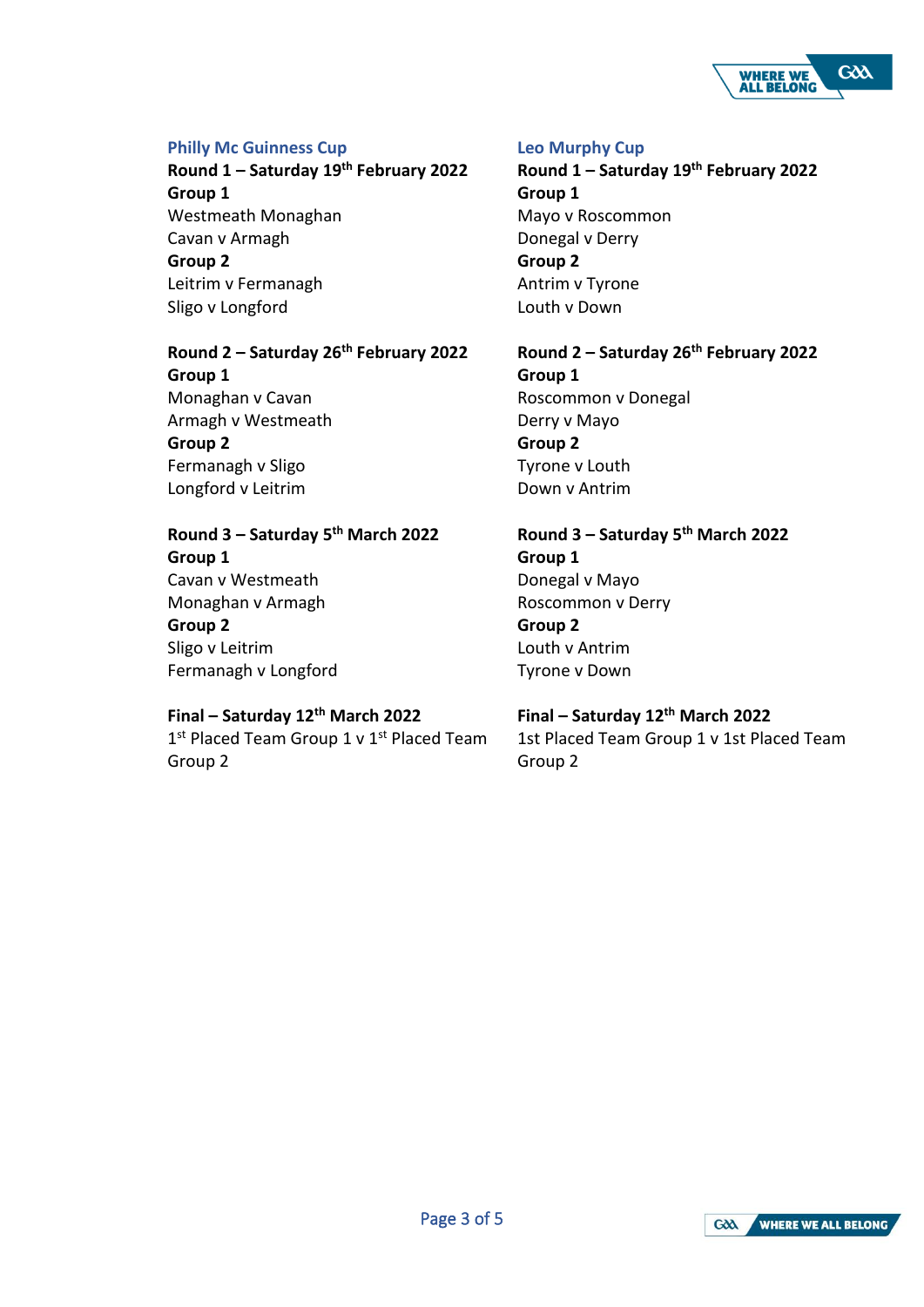

#### **John Kerins Cup**

**Round 1 – Saturday 19th February 2022 Group 1**  Laois v Kildare Meath v Dublin **Group 2**  Cork v Kerry Galway Bye

## **Round 2 – Saturday 26th February 2022 Group 1**  Meath v Laois Dublin v Kildare **Group 2**  Galway v Kerry Cork Bye

**Round 3 – Saturday 5 th March 2022 Group 1**  Kildare v Meath Laois v Dublin **Group 2**  Galway v Cork Kerry Bye

#### **Saturday 12th March 2022 Final**

1st Placed Team Group 1 v 1st Placed Team Group 2 **Play-Off\*** 2<sup>nd</sup> Placed Team Group 2 v 3<sup>rd</sup> Placed Team Group 2 \*Playoff game is to give all teams three games.

#### **Liam Connor Cup**

**Round 1 – Saturday 19th February 2022** Limerick v Clare Wicklow v Offaly

**Round 2 – Saturday 26th February 2022** Wicklow v Limerick Offaly v Clare

**Round 3 – Saturday 5 th March 2022** Clare v Wicklow Limerick v Offaly

**Final – Saturday 12th March 2022** 1st Placed Team v 2<sup>nd</sup> Placed Team

## **Andrew Corden Cup**

**Round 1 – Saturday 19th February 2022** Tipperary v Waterford Carlow v Wexford

**Round 2 – Saturday 26th February 2022** Waterford v Carlow Wexford v Tipperary

**Round 3 – Saturday 5 th March 2022** Carlow v Tipperary Waterford v Wexford

**Final – Saturday 12th March 2022 Final** 1st Placed Team v 2<sup>nd</sup> Placed Team